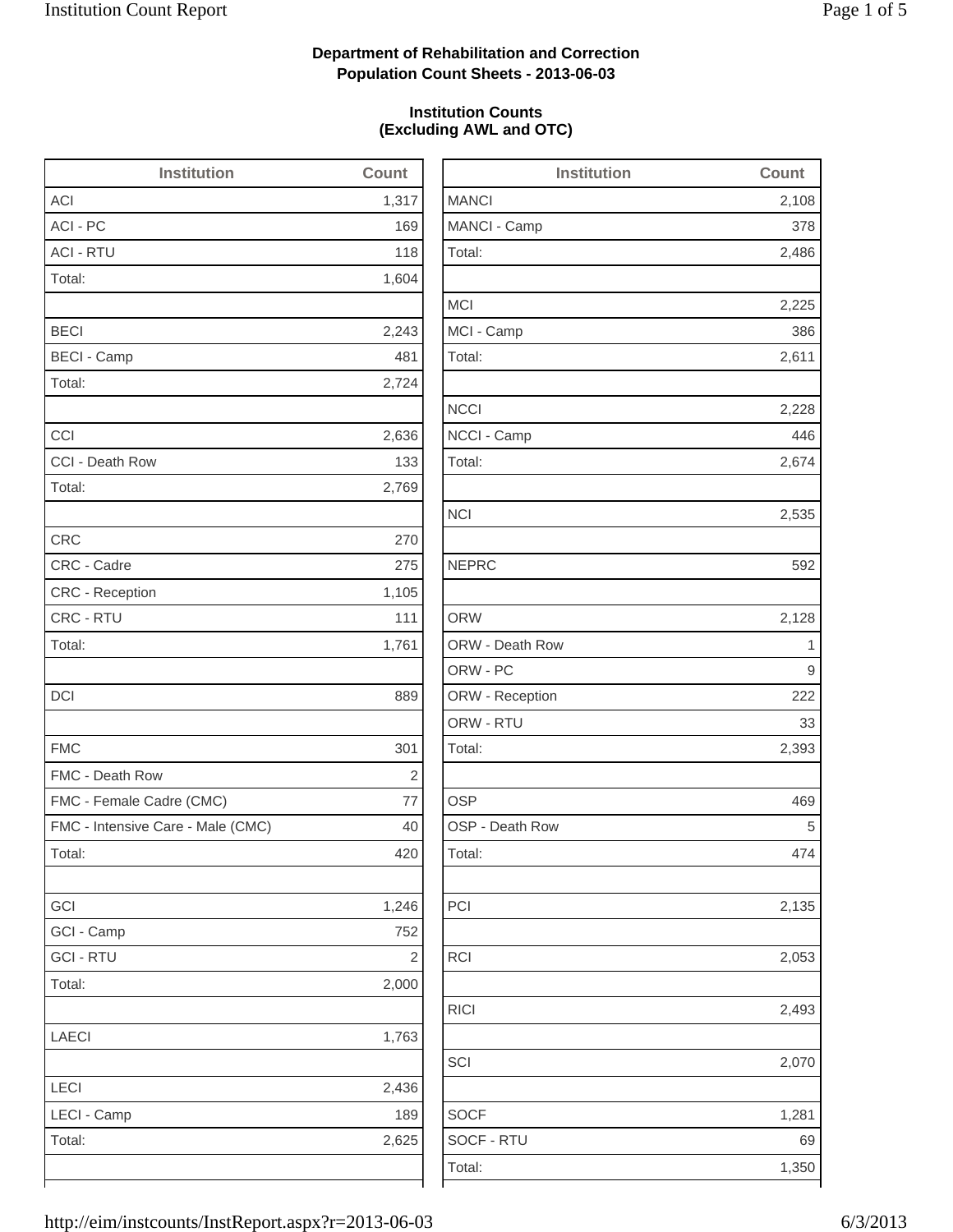### Institution Count Report Page 2 of 5

| <b>LOCI</b>       | 2,317 |
|-------------------|-------|
|                   |       |
| <b>LORCI</b>      | 147   |
| LORCI - Cadre     | 241   |
| LORCI - Reception | 1,062 |
| Total:            | 1,450 |
|                   |       |
| <b>MACI</b>       | 893   |
| MACI - Minimum    | 1,360 |
| MACI - Youth      | 33    |
| Total:            | 2,286 |

|                  | <b>Total Population:</b> | 50,257 |
|------------------|--------------------------|--------|
|                  |                          |        |
| Total:           |                          | 1,414  |
| <b>WCI - RTU</b> |                          | 49     |
| <b>WCI</b>       |                          | 1,365  |
|                  |                          |        |
| <b>TOCI</b>      |                          | 1,254  |
|                  |                          |        |
| <b>TCI</b>       |                          | 1,115  |
|                  |                          |        |

\* The Total Population includes 39 Offenders with Reason Codes 30 & 31.

\*\* The Total Population includes 23 Offenders with Reason Code 0A.

#### **Male Population by Security Level (Include AWL and Exclude OTC)**

| <b>Security Level</b>  |                   | <b>Body</b> | <b>AWL</b> | $(-OTC)$ | <b>Total</b> |
|------------------------|-------------------|-------------|------------|----------|--------------|
| Total Levels 3,4,5     |                   | 14.311      | 30         | 123      | 14,218       |
| Total Levels 2         |                   | 17.613      | 73         | 158      | 17,528       |
| <b>Total Levels 1</b>  |                   | 14.230      | 84         | 117      | 14.197       |
| <b>Total Death Row</b> |                   | 142         |            |          | 143          |
|                        | <b>Total Male</b> | 46,296      | 188        | 398      | 46,086       |

#### **Female Population by Institution (Include AWL and Exclude OTC)**

|                          |             | $(1101000)$ and the thousand $(0.0000)$ |                |              |
|--------------------------|-------------|-----------------------------------------|----------------|--------------|
| <b>Institution</b>       | <b>Body</b> | <b>AWL</b>                              | $(-OTC)$       | <b>Total</b> |
| <b>CRC</b>               | 2           | $\mathbf 0$                             | 0              | 2            |
| <b>DCI</b>               | 889         | 8                                       | 7              | 890          |
| <b>FMC</b>               | 7           | 0                                       |                | 6            |
| FMC - Female Cadre (CMC) | 77          | 2                                       | $\overline{0}$ | 79           |
| <b>NEPRC</b>             | 592         | 6                                       |                | 597          |
| <b>ORW</b>               | 2,128       | 24                                      | 30             | 2,122        |
| ORW - Death Row          |             | $\mathbf 0$                             | $\Omega$       |              |
| ORW - PC                 | 9           | $\mathbf 0$                             | $\mathbf 0$    | 9            |
| ORW - Reception          | 222         | $\mathbf 0$                             | 0              | 222          |
| ORW - RTU                | 33          | $\mathbf 0$                             | $\Omega$       | 33           |
| <b>Total Female</b>      | 3,960       | 40                                      | 39             | 3,961        |
| <b>Total Population:</b> | 50,256      | 228                                     | 437            | 50,047       |

#### **Male Population by Institution: Security Levels 3, 4, 5 (Include AWL and Exclude OTC)**

| (include AVVL and Exclude OTC) |             |            |          |                         |
|--------------------------------|-------------|------------|----------|-------------------------|
| Institution                    | <b>Body</b> | <b>AWL</b> | $(-OTC)$ | $\mathsf{Total}_{\bot}$ |
| ACI                            | 37          |            |          |                         |
|                                |             |            |          |                         |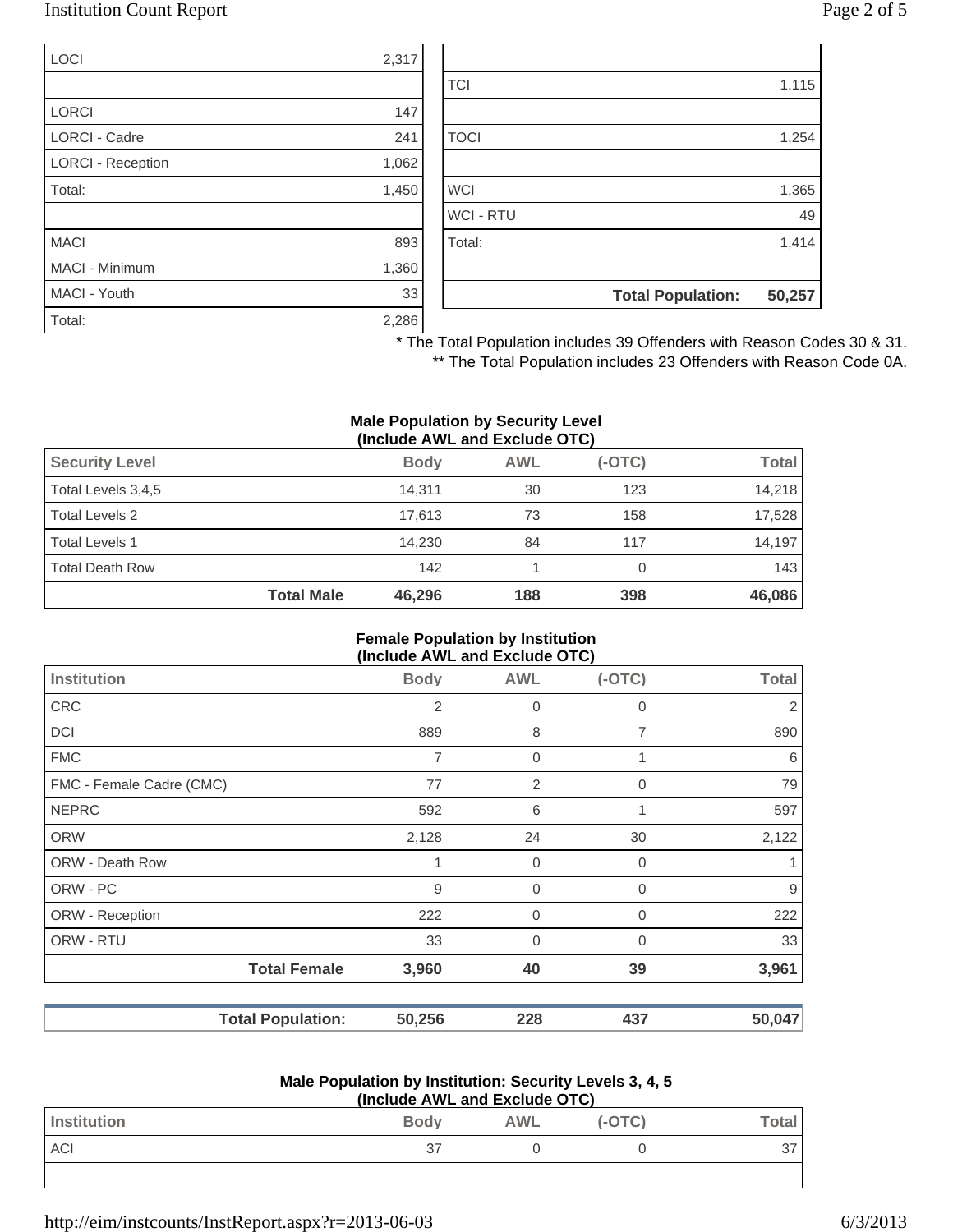# Institution Count Report Page 3 of 5

| ACI - PC                          |                      | 94             | $\boldsymbol{0}$          | 0                | 94             |
|-----------------------------------|----------------------|----------------|---------------------------|------------------|----------------|
| <b>BECI</b>                       |                      | 41             | $\mbox{O}$                | $\mathbf 0$      | 41             |
| CCI                               |                      | 16             | $\mbox{O}$                | $\mathbf{1}$     | 15             |
| CRC                               |                      | 126            | $\sqrt{2}$                | $\overline{7}$   | 121            |
| CRC - Cadre                       |                      | 237            | $\mbox{O}$                | $\mathbf 0$      | 237            |
| CRC - Reception                   |                      | 673            | $\overline{4}$            | 10               | 667            |
| CRC - RTU                         |                      | 96             | $\mathbf 0$               | $\mathbf 0$      | 96             |
| <b>FMC</b>                        |                      | 14             | $\mathsf{O}\xspace$       | $\,0\,$          | 14             |
| FMC - Intensive Care - Male (CMC) |                      | $\,8\,$        | $\mathbf 0$               | $\mathbf 0$      | $\,8\,$        |
| GCI                               |                      | $\,6$          | $\mbox{O}$                | $\mathbf 0$      | $\,6$          |
| LAECI                             |                      | 28             | $\mathbf{1}$              | $\mathbf 0$      | 29             |
| LECI                              |                      | 2,317          | $\sqrt{2}$                | 18               | 2,301          |
| LOCI                              |                      | 11             | $\mbox{O}$                | $\mathbf 0$      | 11             |
| LORCI                             |                      | 83             | $\overline{4}$            | 27               | 60             |
| <b>LORCI - Cadre</b>              |                      | 230            | $\mbox{O}$                | $\mathbf 0$      | 230            |
| <b>LORCI - Reception</b>          |                      | 710            | $\mbox{O}$                | $\mathbf 0$      | 710            |
| <b>MACI</b>                       |                      | 39             | $\mathbf 0$               | $\mathbf 0$      | 39             |
| MACI - Youth                      |                      | 15             | $\mbox{O}$                | $\mathbf{1}$     | 14             |
| <b>MANCI</b>                      |                      | 1,981          | $\ensuremath{\mathsf{3}}$ | $\mathsf 9$      | 1,975          |
| MCI                               |                      | 20             | $\mathbf{1}$              | $\mathbf 0$      | 21             |
| <b>NCCI</b>                       |                      | 50             | $\mbox{O}$                | $\mathbf{1}$     | 49             |
| <b>NCI</b>                        |                      | 67             | $\mathbf 0$               | $\mathbf 0$      | 67             |
| <b>OSP</b>                        |                      | 469            | $\mbox{O}$                | $\overline{4}$   | 465            |
| PCI                               |                      | 62             | $\,$ 5 $\,$               | $\mathbf 0$      | 67             |
| <b>RCI</b>                        |                      | 1,994          | $\sqrt{4}$                | 17               | 1,981          |
| <b>RICI</b>                       |                      | 31             | $\mbox{O}$                | $\mathbf 1$      | $30\,$         |
| $\ensuremath{\mathsf{SCI}}$       |                      | $\overline{7}$ | $\mathsf{O}\xspace$       | $\boldsymbol{0}$ | $\overline{7}$ |
| <b>SOCF</b>                       |                      | 1,281          | $\mathsf{O}\xspace$       | $\,$ 5 $\,$      | 1,276          |
| SOCF - RTU                        |                      | 69             | $\mbox{O}$                | $\mathbf 0$      | 69             |
| <b>TCI</b>                        |                      | 962            | $\ensuremath{\mathsf{3}}$ | $\,$ 5 $\,$      | 960            |
| <b>TOCI</b>                       |                      | 1,192          | $\mathbf{1}$              | $\,6$            | 1,187          |
| WCI                               |                      | 1,296          | $\mathsf{O}\xspace$       | 11               | 1,285          |
| WCI - RTU                         |                      | 49             | $\mathbf 0$               | $\,0\,$          | 49             |
|                                   | Total Levels 3, 4, 5 | 14,311         | 30                        | 123              | 14,218         |

#### **Male Population by Institution: Security Level 2 (Include AWL and Exclude OTC)**

| <b>Institution</b> | <b>Body</b> | <b>AWL</b> | $(-OTC)$ | <b>Total</b> |
|--------------------|-------------|------------|----------|--------------|
| <b>ACI</b>         | 626         |            |          | 626          |
| ACI - PC           | 52          |            |          | 52           |
| <b>ACI - RTU</b>   | 82          |            |          | 83           |
| <b>BECI</b>        | 1,544       | 9          | 18       | 1,535        |
| CCI                | 1,931       | 4          | 13       | 1,922        |
|                    |             |            |          |              |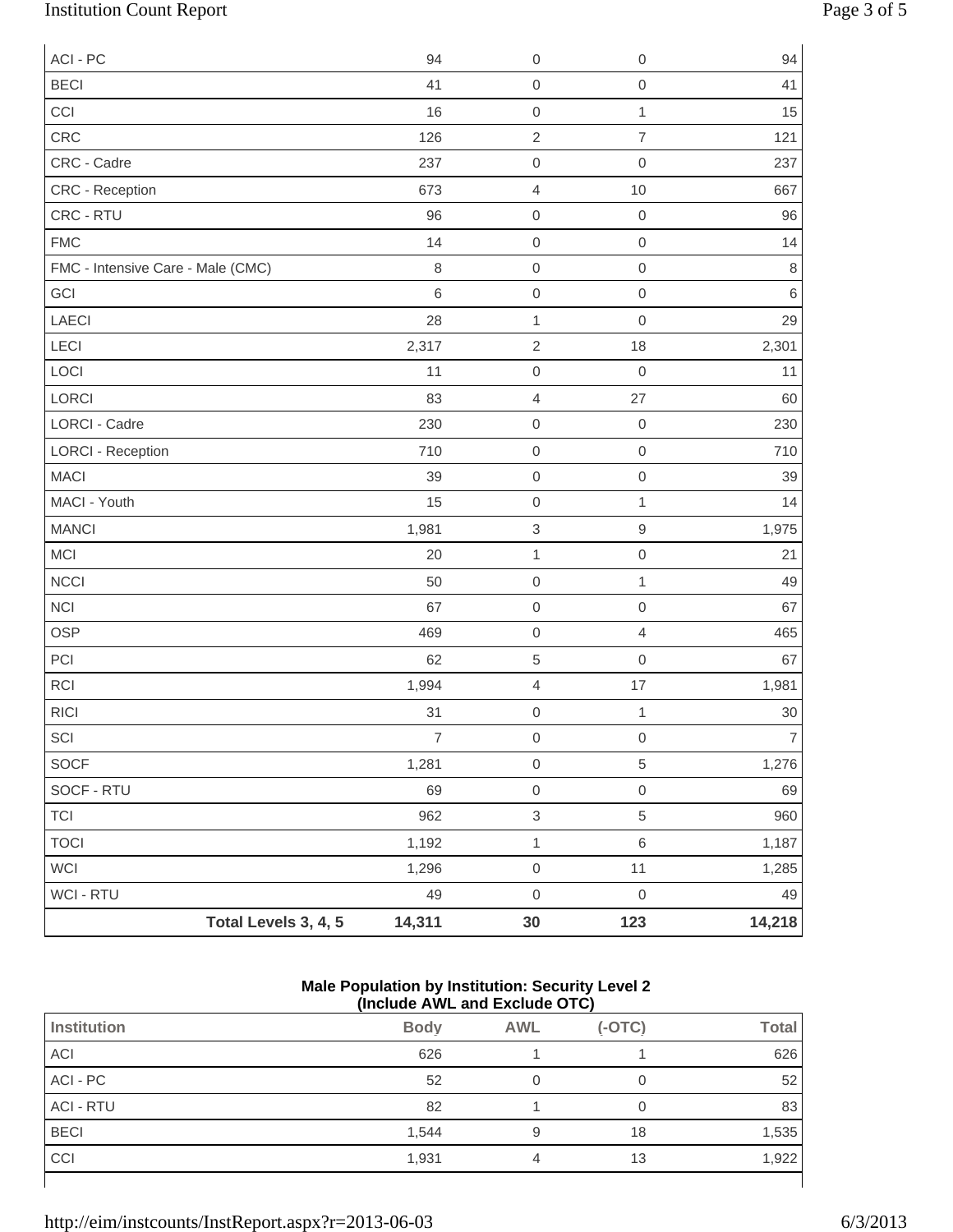# Institution Count Report Page 4 of 5

| CRC                               | 95                             | 1                   | $\overline{4}$      | 92           |
|-----------------------------------|--------------------------------|---------------------|---------------------|--------------|
| CRC - Cadre                       | 30                             | $\mathsf 0$         | $\mathsf{O}\xspace$ | 30           |
| CRC - Reception                   | 274                            | $\mathbf 0$         | $\,$ 3 $\,$         | 271          |
| CRC - RTU                         | 12                             | $\mathbf 0$         | $\mathsf{O}\xspace$ | 12           |
| <b>FMC</b>                        | 27                             | $\mathbf 0$         | $\mathsf{O}\xspace$ | 27           |
| FMC - Intensive Care - Male (CMC) | 18                             | $\mathbf 0$         | $\mathsf{O}\xspace$ | 18           |
| GCI                               | 807                            | $\sqrt{5}$          | 3                   | 809          |
| GCI - Camp                        | $\mathbf{1}$                   | $\mathbf 0$         | $\mathsf{O}\xspace$ | 1            |
| LAECI                             | 1,416                          | $\,6\,$             | 14                  | 1,408        |
| LECI                              | 107                            | $\mathbf 1$         | $\mathbf 0$         | 108          |
| LOCI                              | 1,341                          | $\mathbf 0$         | 12                  | 1,329        |
| LORCI                             | 49                             | $\overline{4}$      | $\hbox{9}$          | 44           |
| <b>LORCI - Cadre</b>              | 11                             | $\mathsf{O}\xspace$ | $\mathsf{O}\xspace$ | 11           |
| <b>LORCI - Reception</b>          | 217                            | $\mathbf 0$         | $\mathsf{O}\xspace$ | 217          |
| <b>MACI</b>                       | 854                            | $\mathbf{1}$        | $\,6$               | 849          |
| MACI - Youth                      | 18                             | $\mathbf 0$         | $\mathsf{O}\xspace$ | 18           |
| <b>MANCI</b>                      | 115                            | $\mathbf 0$         | $\overline{2}$      | 113          |
| MANCI - Camp                      | 1                              | $\mathbf 0$         | $\mathsf{O}\xspace$ | 1            |
| <b>MCI</b>                        | 1,853                          | $\,8\,$             | 13                  | 1,848        |
| MCI - Camp                        | $\mathbf{1}$                   | $\mathsf{O}\xspace$ | $\mathbf 0$         | $\mathbf{1}$ |
| <b>NCCI</b>                       | 1,342                          | 10                  | 12                  | 1,340        |
| NCCI - Camp                       | 3                              | $\mathbf 0$         | $\mathbf 0$         | $\mathsf 3$  |
| <b>NCI</b>                        | 1,891                          | $\,$ 5 $\,$         | 26                  | 1,870        |
| PCI                               | 875                            | 12                  | $\,6$               | 881          |
| RCI                               | 59                             | $\mathsf{O}\xspace$ | $\mathsf{O}\xspace$ | 59           |
| <b>RICI</b>                       | 555                            | $\mathbf{1}$        | $\hbox{9}$          | 547          |
| $\ensuremath{\mathsf{SCI}}$       | 1,196                          | $\mathfrak{S}$      | $\overline{7}$      | 1,192        |
| <b>TCI</b>                        | 80                             | $\mathbf 0$         | $\mathsf{O}\xspace$ | 80           |
| <b>TOCI</b>                       | 62                             | $\mathsf{O}\xspace$ | $\mathsf{O}\xspace$ | 62           |
| WCI                               | 68                             | $\mathbf{1}$        | $\mathsf{O}\xspace$ | 69           |
|                                   | <b>Total Level 2</b><br>17,613 | 73                  | 158                 | 17,528       |

### **Male Population by Institution: Security Level 1 (Include AWL and Exclude OTC)**

| $(110100C)$ and the column $(010)$ |             |            |          |              |  |
|------------------------------------|-------------|------------|----------|--------------|--|
| Institution                        | <b>Body</b> | <b>AWL</b> | $(-OTC)$ | <b>Total</b> |  |
| ACI                                | 654         | 4          | 0        | 658          |  |
| ACI - PC                           | 23          |            | O        | 23           |  |
| <b>ACI - RTU</b>                   | 36          | 0          | 0        | 36           |  |
| <b>BECI</b>                        | 657         | 8          | 9        | 656          |  |
| <b>BECI</b> - Camp                 | 481         | 0          |          | 480          |  |
| CCI                                | 689         |            |          | 689          |  |
| CRC                                | 47          | 4          | 2        | 49           |  |
| CRC - Cadre                        | 8           | O          | $\Omega$ | 8            |  |
|                                    |             |            |          |              |  |